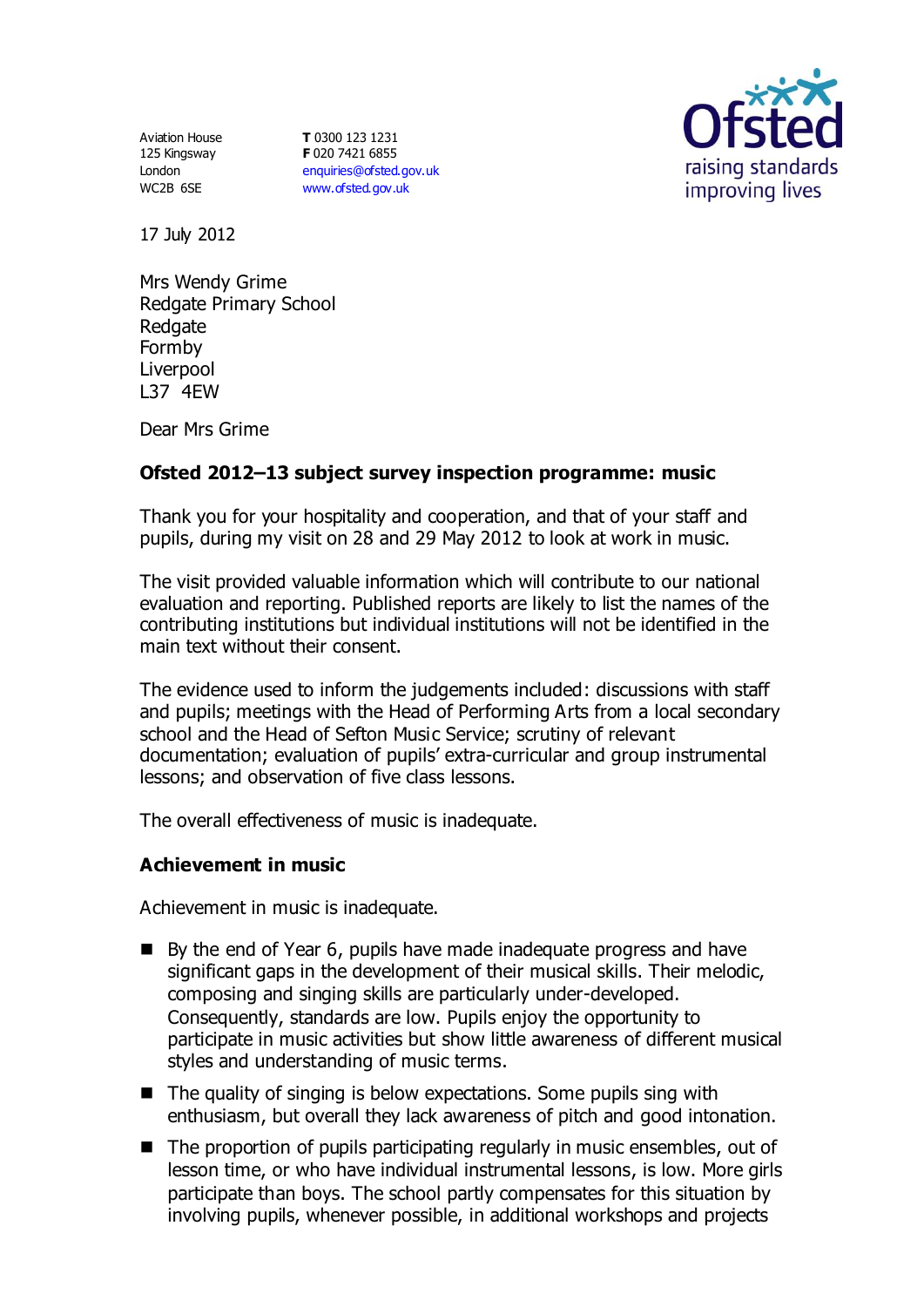with a range of partners. Pupils who have taken part in these events report their pride and excitement when performing in large venues, for example Liverpool Cathedral.

## **Quality of teaching in music**

The quality of teaching in music is inadequate.

- Class teachers do not plan lessons effectively because they do not consider how pupils should progress musically. Tasks are often aimed at the whole class, so that those with different musical abilities, especially the more able, are not challenged sufficiently. Gaps in some teachers' subject knowledge are also a barrier to pupils' progress. Even during lessons where teachers are confident in leading musical activities, pupils have limited opportunities to demonstrate their musical understanding during practical work.
- $\blacksquare$  The strongest teaching, for pupils receiving whole-class diembe lessons, engages pupils through clear modelling, regular practice and revisiting skills regularly. In a Year 5 'Wider Opportunities' lesson, pupils improved their ability to play rhythms accurately because they were taught to internalise rhythmic patterns by using particular mnemonics; questioning was regular, enjoyment was evident and good progress was made. However, these features are not evident in other lessons, and consequently progress is uneven.

### **Quality of the curriculum in music**

The quality of the curriculum in music is inadequate.

- Currently, curriculum lessons are linked to cross-curricular themes which apply to different subject areas. Music lessons are timetabled infrequently and this, together with a lack of clear planning, means that there is little sense as to how pupils' musical skills are to be developed as they move from Years 1 to 6. Children in the Early Years Foundation Stage enjoy having regular music lessons and have also enjoyed taking part in the whole-class djembe lessons this term. However, this frequency of music provision is not seen for other classes.
- The recorder groups and the newly formed band provide regular extracurricular musical activities. Although pupils sing in whole-school events, festivals and weekly assemblies, no regular whole-school choral group is in place.
- This year, leaders have extended the 'Wider Opportunities' whole-class lessons to include all pupils from Reception to Year 5. Each class receives lessons for one term. Although these lessons are popular with staff and pupils, insufficient consideration has been given about how they will coordinate with and complement other music class lessons.

### **Effectiveness of leadership and management in music**

The effectiveness of leadership and management in music is inadequate.